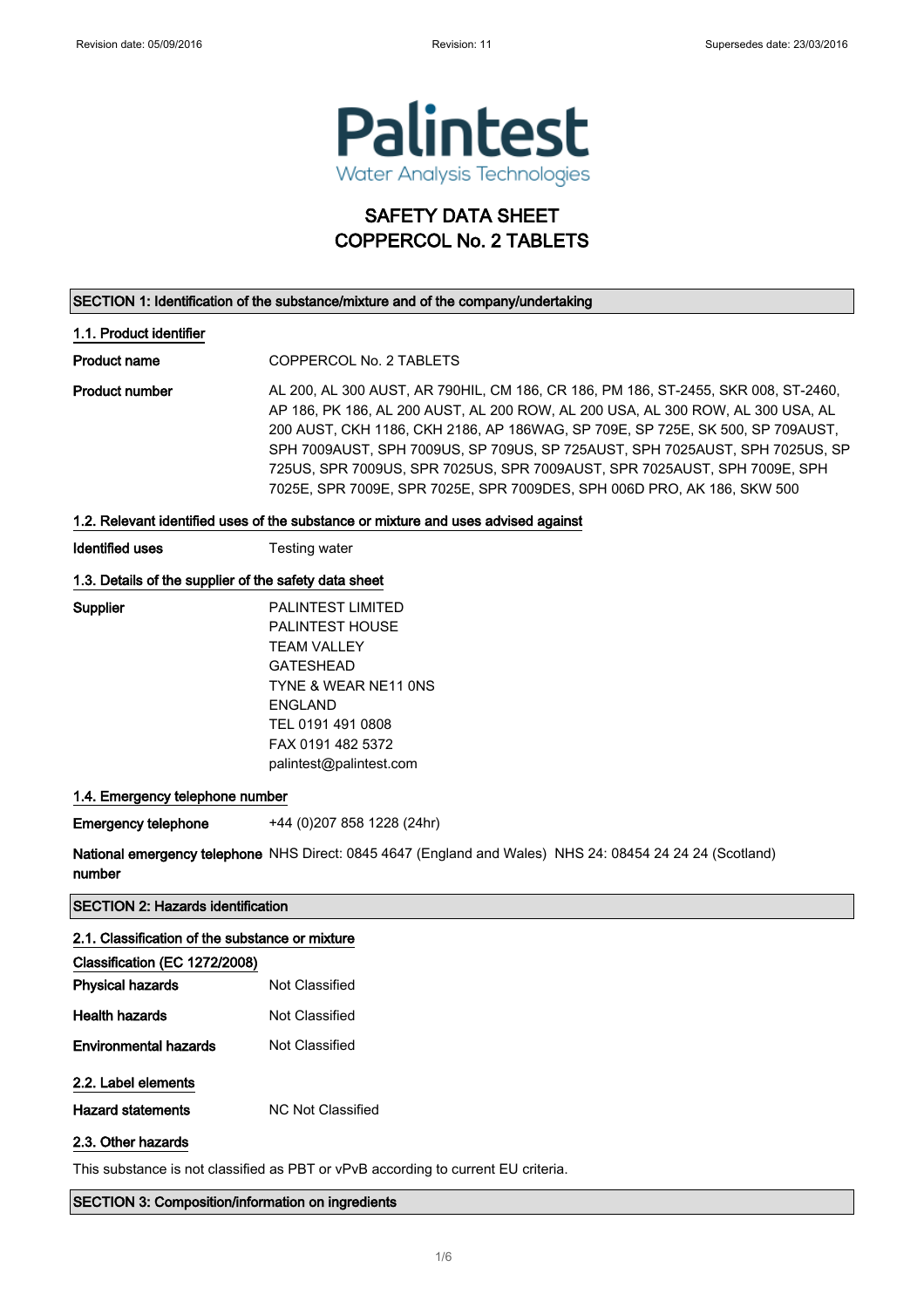## $3.2. Mid$

| 3.2. Mixtures                                                                                                                                                                                                                           |                              |                                                                 |                                                                                            |  |
|-----------------------------------------------------------------------------------------------------------------------------------------------------------------------------------------------------------------------------------------|------------------------------|-----------------------------------------------------------------|--------------------------------------------------------------------------------------------|--|
| <b>BORIC ACID</b>                                                                                                                                                                                                                       |                              |                                                                 | $< 5.5\%$                                                                                  |  |
| CAS number: 10043-35-3                                                                                                                                                                                                                  |                              | EC number: 233-139-2                                            | REACH registration number: 01-<br>2119486683-25-XXXX                                       |  |
| This product is/contains a substance that is included in REGULATION (EC) No 1907/2006 (REACH) ANNEX XVII -<br>RESTRICTIONS ON THE MANUFACTURE, PLACING ON THE MARKET AND USE OF CERTAIN DANGEROUS<br>SUBSTANCES, MIXTURES AND ARTICLES. |                              |                                                                 |                                                                                            |  |
| Classification<br>Repr. 1B - H360FD                                                                                                                                                                                                     |                              |                                                                 |                                                                                            |  |
| <b>SODIUM DITHIONITE</b>                                                                                                                                                                                                                |                              |                                                                 | $3 - 5%$                                                                                   |  |
| CAS number: 7775-14-6                                                                                                                                                                                                                   |                              | EC number: 231-890-0                                            |                                                                                            |  |
| Classification<br>Self-heat. 1 - H251<br>Acute Tox. 4 - H302                                                                                                                                                                            |                              |                                                                 |                                                                                            |  |
| The Full Text for all R-Phrases and Hazard Statements are Displayed in Section 16.                                                                                                                                                      |                              |                                                                 |                                                                                            |  |
| <b>Composition comments</b>                                                                                                                                                                                                             |                              | The data shown are in accordance with the latest EC Directives. |                                                                                            |  |
| <b>SECTION 4: First aid measures</b>                                                                                                                                                                                                    |                              |                                                                 |                                                                                            |  |
| 4.1. Description of first aid measures                                                                                                                                                                                                  |                              |                                                                 |                                                                                            |  |
| Inhalation                                                                                                                                                                                                                              |                              |                                                                 | Unlikely route of exposure as the product does not contain volatile substances.            |  |
| Ingestion                                                                                                                                                                                                                               |                              |                                                                 | Rinse mouth thoroughly with water. Get medical attention if any discomfort continues.      |  |
| Skin contact                                                                                                                                                                                                                            | after washing.               |                                                                 | Wash skin thoroughly with soap and water. Get medical attention promptly if symptoms occur |  |
| Eye contact                                                                                                                                                                                                                             | for at least 15 minutes.     |                                                                 | Remove any contact lenses and open eyelids wide apart. Rinse with water. Continue to rinse |  |
| 4.2. Most important symptoms and effects, both acute and delayed                                                                                                                                                                        |                              |                                                                 |                                                                                            |  |
| Inhalation                                                                                                                                                                                                                              | No specific symptoms known.  |                                                                 |                                                                                            |  |
| Ingestion                                                                                                                                                                                                                               | No specific symptoms known.  |                                                                 |                                                                                            |  |
| <b>Skin contact</b>                                                                                                                                                                                                                     | No specific symptoms known.  |                                                                 |                                                                                            |  |
| Eye contact                                                                                                                                                                                                                             | No specific symptoms known.  |                                                                 |                                                                                            |  |
| 4.3. Indication of any immediate medical attention and special treatment needed                                                                                                                                                         |                              |                                                                 |                                                                                            |  |
| Notes for the doctor                                                                                                                                                                                                                    | No specific recommendations. |                                                                 |                                                                                            |  |
| <b>SECTION 5: Firefighting measures</b>                                                                                                                                                                                                 |                              |                                                                 |                                                                                            |  |
| 5.1. Extinguishing media                                                                                                                                                                                                                |                              |                                                                 |                                                                                            |  |
| Suitable extinguishing media                                                                                                                                                                                                            |                              | Use fire-extinguishing media suitable for the surrounding fire. |                                                                                            |  |
| 5.2. Special hazards arising from the substance or mixture                                                                                                                                                                              |                              |                                                                 |                                                                                            |  |

Hazardous combustion products No known hazardous decomposition products.

5.3. Advice for firefighters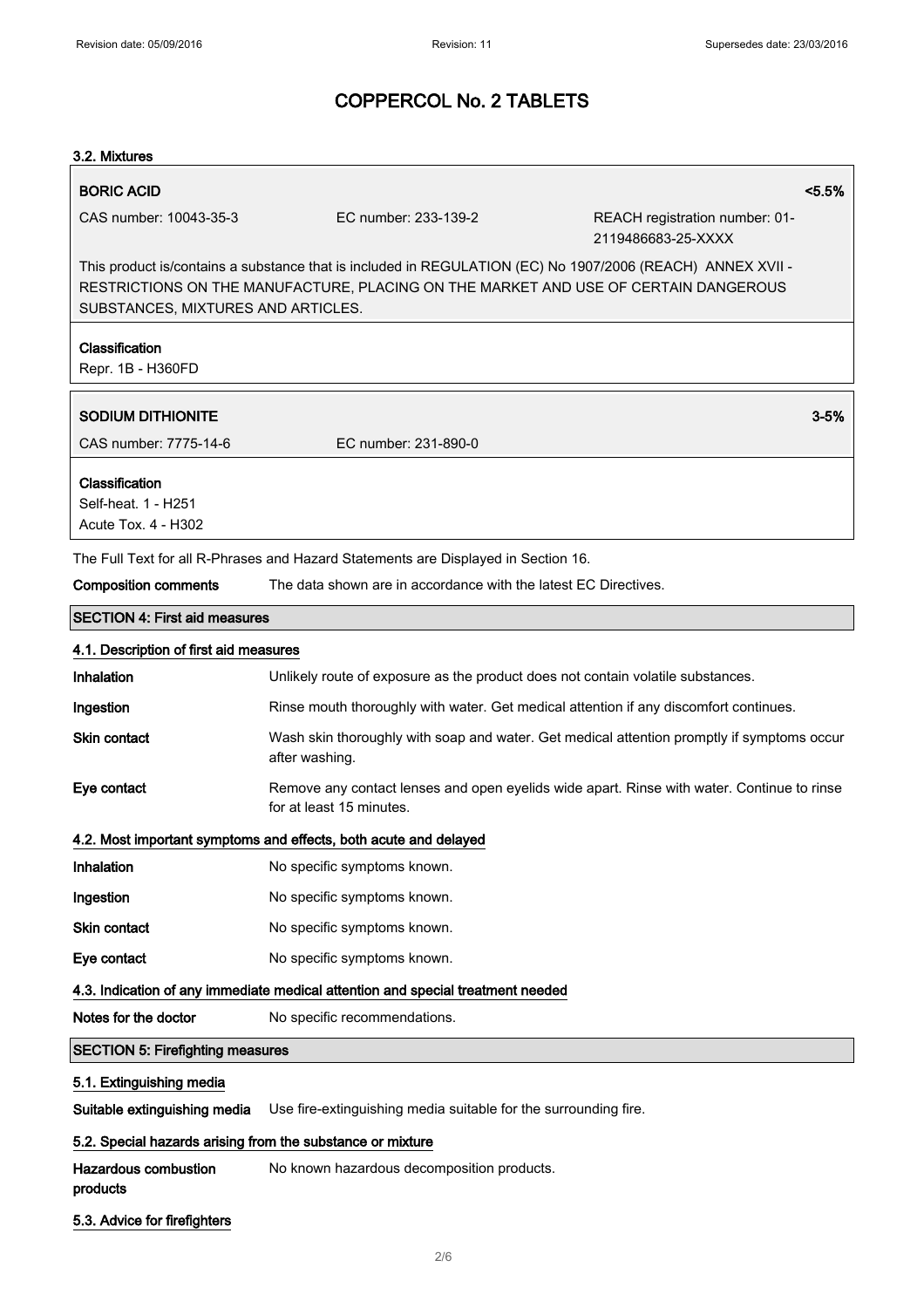| Protective actions during<br>firefighting                 | No specific firefighting precautions known.                                                                                                                                                                                                                                        |  |  |  |
|-----------------------------------------------------------|------------------------------------------------------------------------------------------------------------------------------------------------------------------------------------------------------------------------------------------------------------------------------------|--|--|--|
| <b>SECTION 6: Accidental release measures</b>             |                                                                                                                                                                                                                                                                                    |  |  |  |
|                                                           | 6.1. Personal precautions, protective equipment and emergency procedures                                                                                                                                                                                                           |  |  |  |
| <b>Personal precautions</b>                               | Wear protective clothing as described in Section 8 of this safety data sheet.                                                                                                                                                                                                      |  |  |  |
| 6.2. Environmental precautions                            |                                                                                                                                                                                                                                                                                    |  |  |  |
| <b>Environmental precautions</b>                          | Not considered to be a significant hazard due to the small quantities used. However, large or<br>frequent spills may have hazardous effects on the environment.                                                                                                                    |  |  |  |
| 6.3. Methods and material for containment and cleaning up |                                                                                                                                                                                                                                                                                    |  |  |  |
| Methods for cleaning up                                   | No specific clean-up procedure recommended.                                                                                                                                                                                                                                        |  |  |  |
| 6.4. Reference to other sections                          |                                                                                                                                                                                                                                                                                    |  |  |  |
| Reference to other sections                               | Wear protective clothing as described in Section 8 of this safety data sheet.                                                                                                                                                                                                      |  |  |  |
| <b>SECTION 7: Handling and storage</b>                    |                                                                                                                                                                                                                                                                                    |  |  |  |
| 7.1. Precautions for safe handling                        |                                                                                                                                                                                                                                                                                    |  |  |  |
| <b>Usage precautions</b>                                  | Good personal hygiene procedures should be implemented.                                                                                                                                                                                                                            |  |  |  |
|                                                           | 7.2. Conditions for safe storage, including any incompatibilities                                                                                                                                                                                                                  |  |  |  |
| <b>Storage precautions</b>                                | Store in closed original container at temperatures between 5°C and 30°C.                                                                                                                                                                                                           |  |  |  |
| 7.3. Specific end use(s)                                  |                                                                                                                                                                                                                                                                                    |  |  |  |
| Specific end use(s)                                       | The identified uses for this product are detailed in Section 1.2.                                                                                                                                                                                                                  |  |  |  |
| <b>SECTION 8: Exposure Controls/personal protection</b>   |                                                                                                                                                                                                                                                                                    |  |  |  |
| 8.1. Control parameters                                   |                                                                                                                                                                                                                                                                                    |  |  |  |
| Ingredient comments                                       | No exposure limits known for ingredient(s).                                                                                                                                                                                                                                        |  |  |  |
| 8.2. Exposure controls                                    |                                                                                                                                                                                                                                                                                    |  |  |  |
| Protective equipment                                      |                                                                                                                                                                                                                                                                                    |  |  |  |
|                                                           |                                                                                                                                                                                                                                                                                    |  |  |  |
| Eye/face protection                                       | Eyewear complying with an approved standard should be worn if a risk assessment indicates<br>eye contact is possible. The following protection should be worn: Chemical splash goggles.                                                                                            |  |  |  |
| <b>Hand protection</b>                                    | No specific hand protection recommended. Chemical-resistant, impervious gloves complying<br>with an approved standard should be worn if a risk assessment indicates skin contact is<br>possible. It is recommended that gloves are made of the following material: Nitrile rubber. |  |  |  |
| Hygiene measures                                          | No specific hygiene procedures recommended but good personal hygiene practices should<br>always be observed when working with chemical products.                                                                                                                                   |  |  |  |
| <b>Respiratory protection</b>                             | No specific recommendations. Respiratory protection may be required if excessive airborne<br>contamination occurs.                                                                                                                                                                 |  |  |  |

#### SECTION 9: Physical and Chemical Properties

### 9.1. Information on basic physical and chemical properties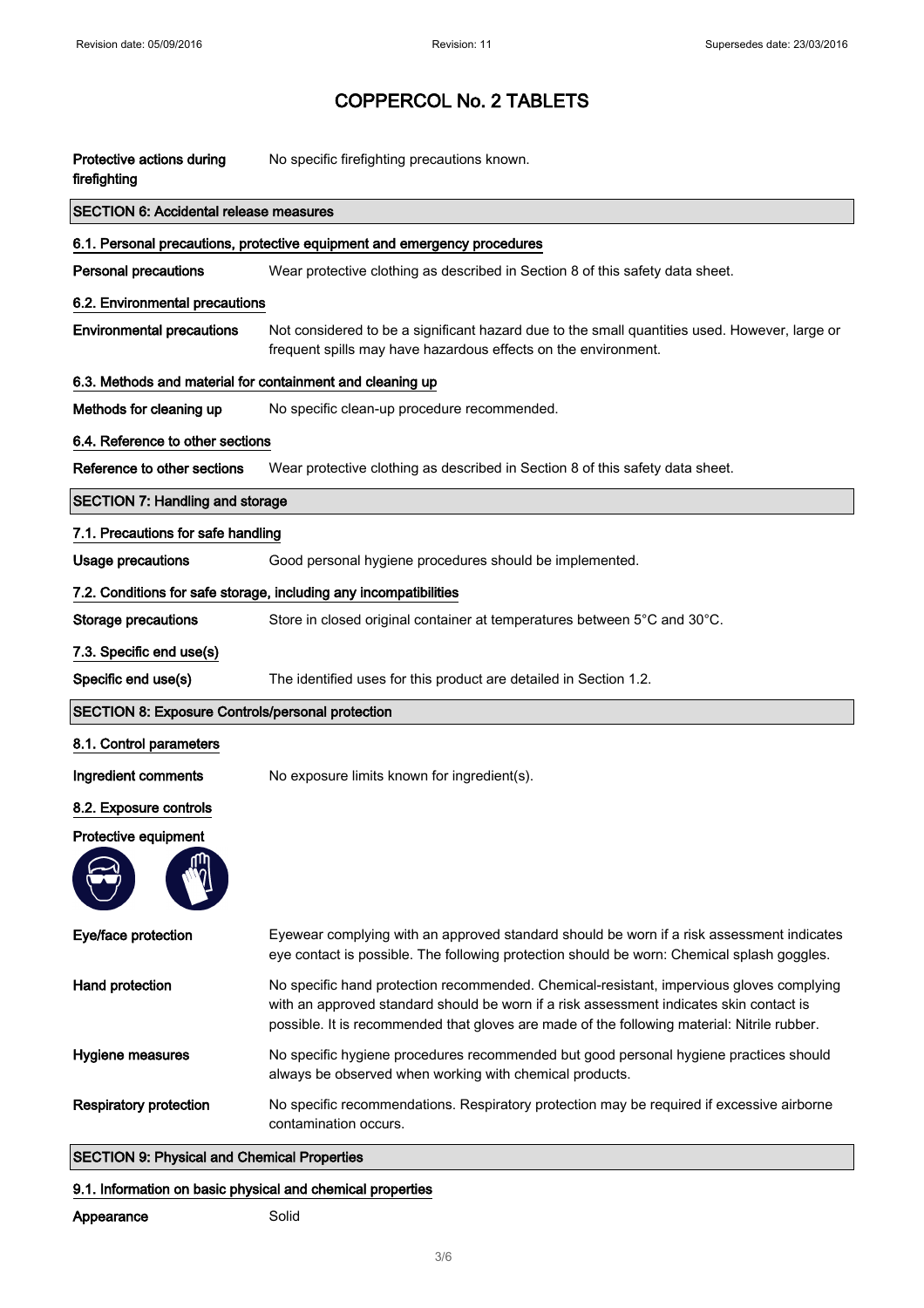| Colour                                       | White.                                                                                                                                    |  |
|----------------------------------------------|-------------------------------------------------------------------------------------------------------------------------------------------|--|
| Odour                                        | Odourless.                                                                                                                                |  |
| Solubility(ies)                              | Soluble in water.                                                                                                                         |  |
| 9.2. Other information                       |                                                                                                                                           |  |
| Other information                            | No data available.                                                                                                                        |  |
| <b>SECTION 10: Stability and reactivity</b>  |                                                                                                                                           |  |
| 10.1. Reactivity                             |                                                                                                                                           |  |
| Reactivity                                   | There are no known reactivity hazards associated with this product.                                                                       |  |
| 10.2. Chemical stability                     |                                                                                                                                           |  |
| <b>Stability</b>                             | Stable under the prescribed storage conditions.                                                                                           |  |
| 10.3. Possibility of hazardous reactions     |                                                                                                                                           |  |
| Possibility of hazardous<br>reactions        | No data available.                                                                                                                        |  |
| 10.4. Conditions to avoid                    |                                                                                                                                           |  |
| <b>Conditions to avoid</b>                   | There are no known conditions that are likely to result in a hazardous situation.                                                         |  |
| 10.5. Incompatible materials                 |                                                                                                                                           |  |
| Materials to avoid                           | No specific material or group of materials is likely to react with the product to produce a<br>hazardous situation.                       |  |
| 10.6. Hazardous decomposition products       |                                                                                                                                           |  |
|                                              |                                                                                                                                           |  |
| Hazardous decomposition<br>products          | No known hazardous decomposition products.                                                                                                |  |
| <b>SECTION 11: Toxicological information</b> |                                                                                                                                           |  |
| 11.1. Information on toxicological effects   |                                                                                                                                           |  |
| <b>Toxicological effects</b>                 | No information available.                                                                                                                 |  |
| Acute toxicity - oral<br>ATE oral (mg/kg)    | 10,060.36217304                                                                                                                           |  |
| <b>SECTION 12: Ecological Information</b>    |                                                                                                                                           |  |
| Ecotoxicity                                  | There are no data on the ecotoxicity of this product. However, large or frequent spills may<br>have hazardous effects on the environment. |  |
| 12.1. Toxicity                               |                                                                                                                                           |  |
| <b>Toxicity</b>                              | No data available.                                                                                                                        |  |
| 12.2. Persistence and degradability          |                                                                                                                                           |  |
|                                              | Persistence and degradability There are no data on the degradability of this product.                                                     |  |
| 12.3. Bioaccumulative potential              |                                                                                                                                           |  |
| <b>Bioaccumulative potential</b>             | No data available on bioaccumulation.                                                                                                     |  |
| 12.4. Mobility in soil                       |                                                                                                                                           |  |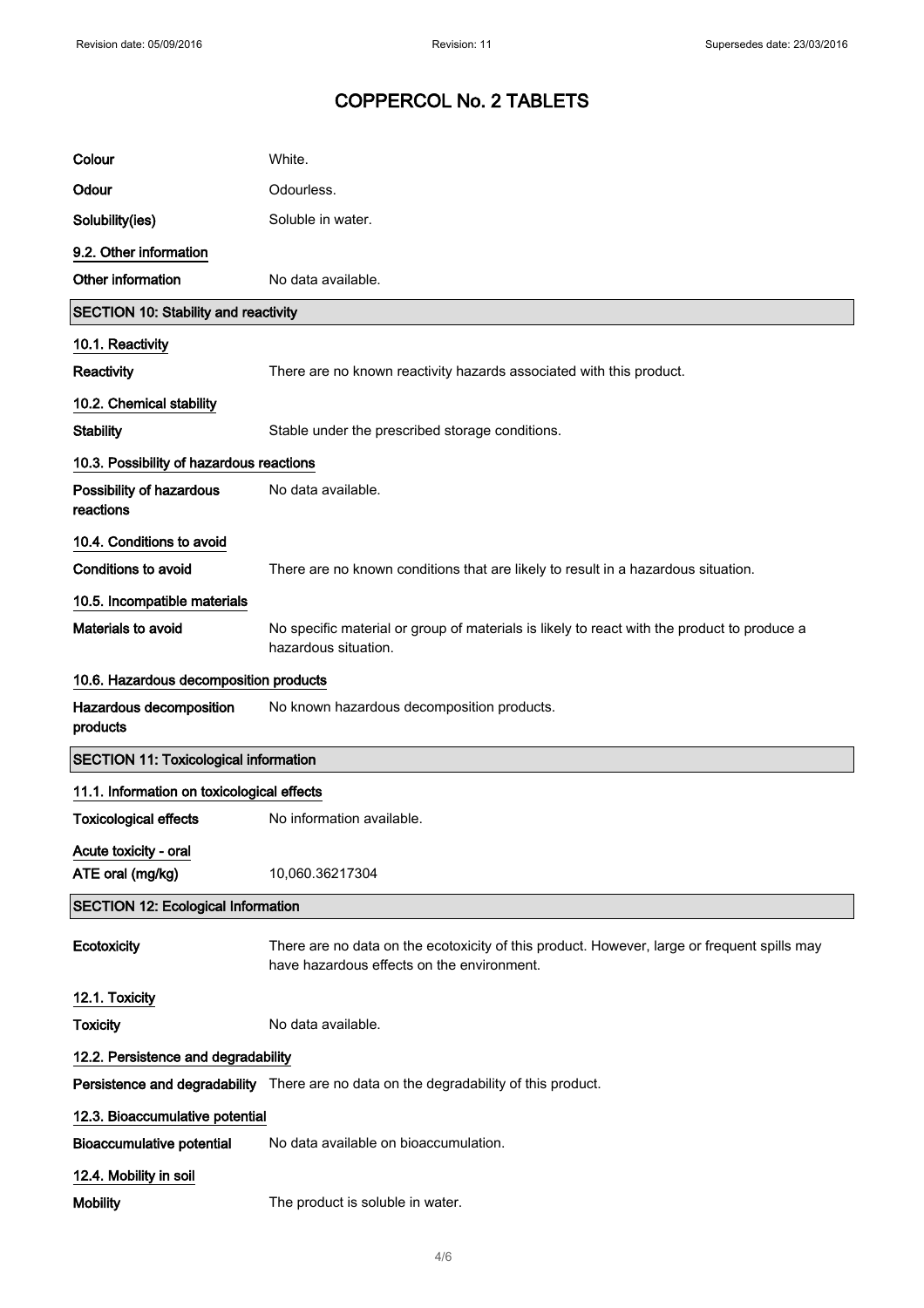#### 12.5. Results of PBT and vPvB assessment

Results of PBT and vPvB assessment This substance is not classified as PBT or vPvB according to current EU criteria.

#### 12.6. Other adverse effects

Other adverse effects None known.

#### SECTION 13: Disposal considerations

#### 13.1. Waste treatment methods

Disposal methods No specific disposal method required.

#### SECTION 14: Transport information

General The product is not covered by international regulations on the transport of dangerous goods (IMDG, IATA, ADR/RID).

#### 14.1. UN number

Not applicable.

#### 14.2. UN proper shipping name

Not applicable.

#### 14.3. Transport hazard class(es)

No transport warning sign required.

#### 14.4. Packing group

Not applicable.

#### 14.5. Environmental hazards

Environmentally hazardous substance/marine pollutant No.

#### 14.6. Special precautions for user

Not applicable.

#### 14.7. Transport in bulk according to Annex II of MARPOL and the IBC Code

Transport in bulk according to Not applicable. Annex II of MARPOL 73/78 and the IBC Code

SECTION 15: Regulatory information

#### 15.1. Safety, health and environmental regulations/legislation specific for the substance or mixture

EU legislation Regulation (EC) No 1272/2008 of the European Parliament and of the Council of 16 December 2008 on classification, labelling and packaging of substances and mixtures (as amended).

#### 15.2. Chemical safety assessment

No data available.

### SECTION 16: Other information

Revision comments NOTE: Lines within the margin indicate significant changes from the previous revision.